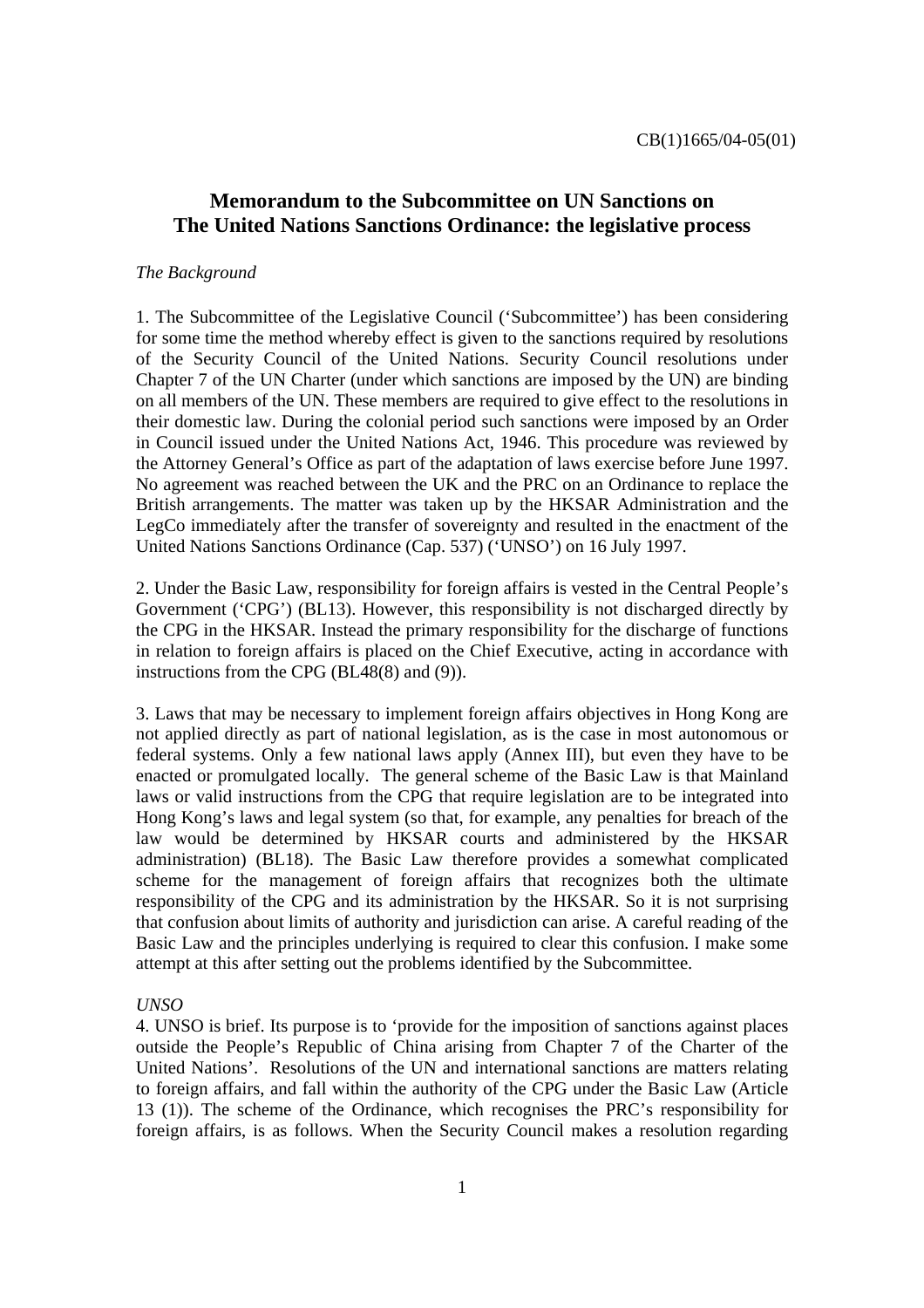sanctions, and calls on the PRC to apply those sanctions, the Ministry of Foreign Affairs of the PRC ('MFA') may issue instructions to the Chief Executive as to the implementation of the sanctions specified in the instructions ('relevant instructions'). Once the instructions have been received, the Chief Executive has to give effect to them by making regulations (s. 3(1)). Regulations may prescribe penalties for breach of the regulations, subject to maximum penalties specified in the Ordinance (s. 3(3)). The Chief Executive has authority to provide exclusions from the application of the regulations. The Ordinance disapplies Sections 34 and 35 of the Interpretations and General Clauses Ordinance (Cap. 1) to regulations made under the UNSO.

5. Sections 34 and 35 concern LegCo's role in respect of subsidiary legislation (an expression which would include regulations under an Ordinance). The general rule is stated in s. 34 that requires all subsidiary legislation to be placed before the LegCo, at its first sitting after the making of the regulations. The LegCo has authority to amend the subsidiary legislation by resolution within 28 days (without prejudice to anything that may have been done under the regulations). Section 35 deals with the situation where an Ordinance provides that subsidiary legislation is subject to LegCo's approval, so that it does not come into effect without that approval.

### *Concerns of the Subcommittee*

6. In its paper to the House Committee 25 May 2004, the Subcommittee stated its views on the UNSO. It expressed members' concern 'that legal and constitutional problems may have arisen in these arrangements under the UNSO'. One set of concerns arises from the way the Ordinance has been used (summarized in section A, below), the other from the status of the instructions from the MFA (section B)..

#### A

(a) The Subcommittee is concerned that s. 34 of Cap. 1 has been disapplied so that the LegCo has no opportunity to scrutinize the regulations, to consider their validity, clarity, reasonableness, etc. The exclusion of the LegCo may be considered to encroach upon its primary responsibility for making laws for HKSAR and to violate the principle of the separation of powers.

(b) A second issue concerns the revocation of sanctions. Under the Ordinance revocation takes place only when another regulation is enacted (on instructions from the MFA). In some countries, they terminate automatically when the Security Council revokes them.

(c) Derogations from rights under the regulations go well beyond those permitted in some Ordinances (e.g., UN (Anti-Terrorism Measures) Ordinance, where powers of search and detention require a court order, but this is not so under UNSO).

(d) Regulations purport to have serious penal effect.

(e) Regulations confer vast powers of investigation on unspecified 'authorised' officers to stop, search, seize, detain goods, ships, aircraft, and vehicles and compel individuals to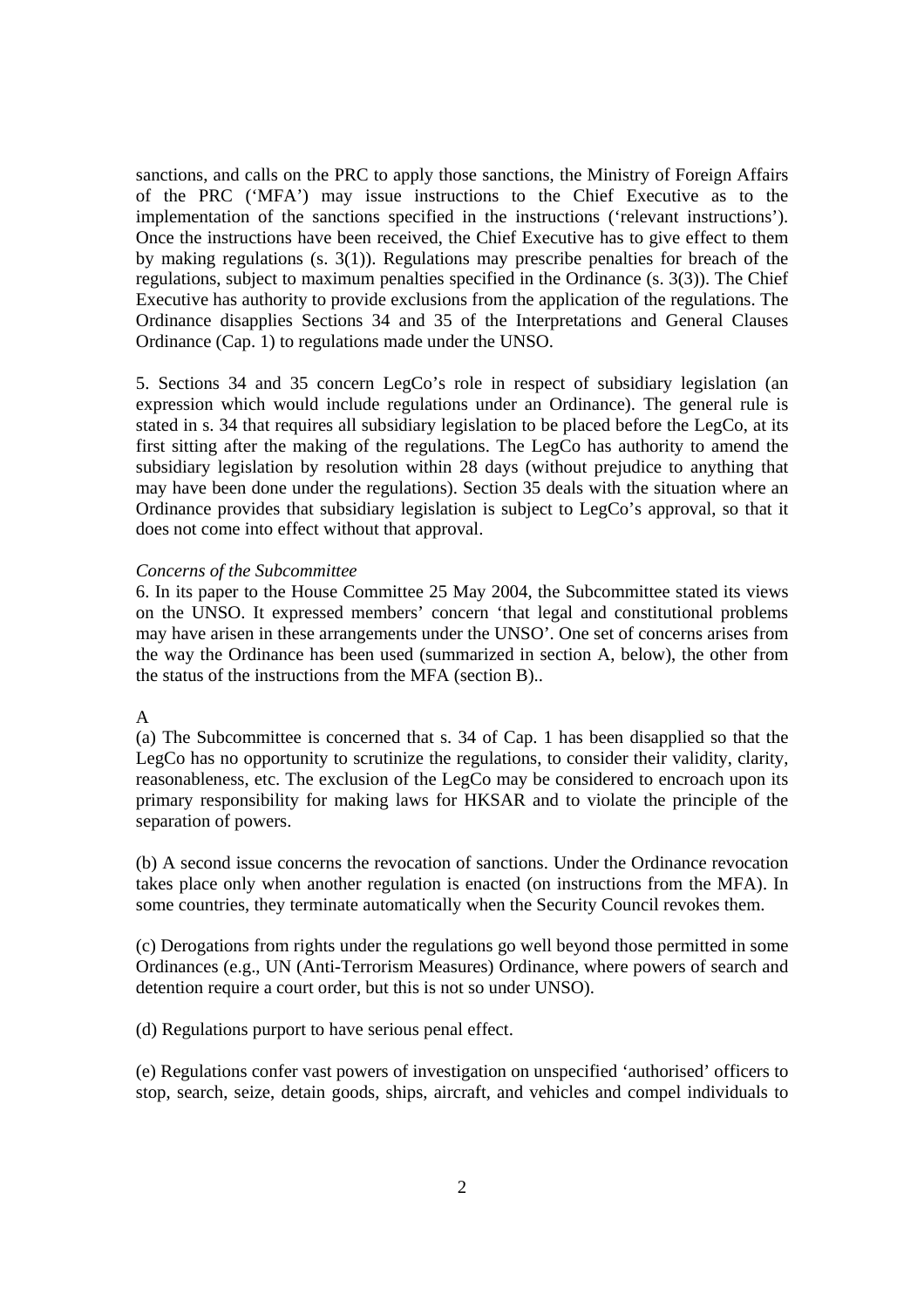provide information and materials which exceed the general powers of the Police and Customs officers.

(f) The Administration has by-passed the UNSO in at least one case. Sanctions have been implemented through the UNSO, other primary legislation and administratively, so that there is no consistent approach.

(g) There have been long delays between Security Council resolutions and the enactment of regulations.

(h) Some regulations have been ultra vires (those dealing with individuals and groups rather than with 'place', which seems to defines the scope of the UNSO).

### B.

The concern about the status of the instructions, is that the LegCo is not allowed access to the instructions from the Ministry of Foreign Affairs to the Chief Executive (and accordingly the LegCo cannot verify that the regulations conform to the instructions, or that instructions have in fact been given). The exclusion of the LegCo from this important communication undermines its ability to supervise the administration in accordance with the Basic Law.

### *Response of the HKSAR Administration*

7. The HKSAR Administration has responded to these concerns in the following manner.

### A issues:

(i) The matter concerns foreign affairs which is the responsibility of the CPG and presumably not appropriate for discussion by the LegCo.

(ii) The CE is required to follow directives issued by the CPG (Art. 48(8)).

(iii) s.  $28(1)(b)$  of Cap. 1 provides that no subsidiary legislation shall be inconsistent with the provisions of any Ordinance (so any such inconsistency could be challenged by an affected person)

(iii) Section 2(1) of Cap. 1 says that provisions of that Ordinance apply unless there is a contrary intention in the relevant Ordinance, so the exemption from s. 34 in UNSO is valid.

(iv) The argument of continuity—the Administration says that the Fugitive Offenders Ordinance (Cap. 503) has a similar exempting provision (s. 3(15)), which is preunification, therefore it is alright to have it in UNSO, since the purpose of the Basic Law is to maintain continuity.

(v) Security Council resolutions have to be implemented promptly (because the sanctions are time limited).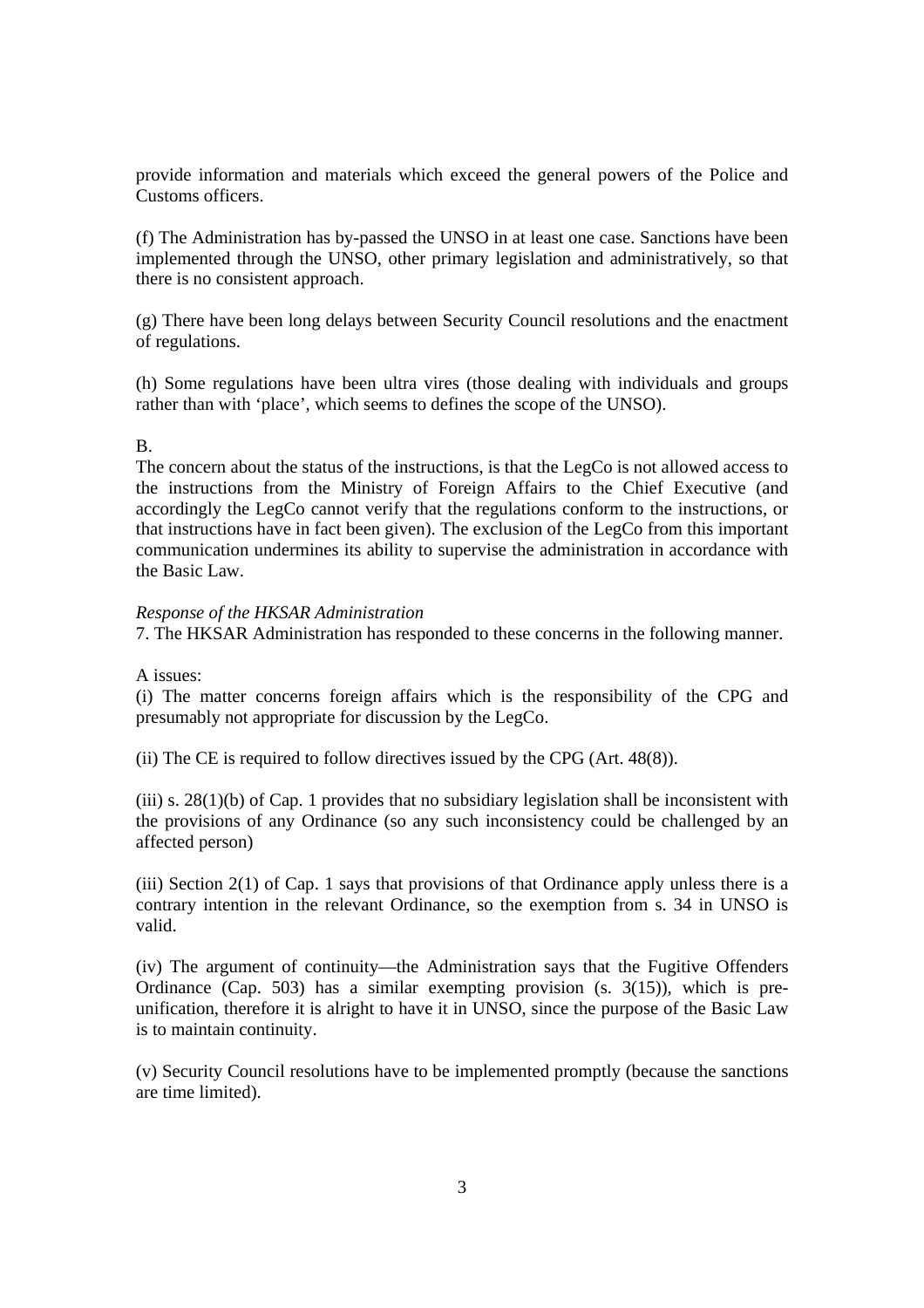(vi) Regulations targeting individuals and groups are not *ultra vires* since the notion of 'place' covers persons residing there.

(vii) The consequences of the principle of separation of powers have to be examined in the context of a particular case; here the context indicates that the exclusion of the LegCo from the scrutiny of the regulations is justified.

B issue

 (i) MFA instructions are intended for internal use only [what does that mean?]. 'We consider it inappropriate to release internal correspondence to persons outside the Administration. This is an established practice governing the handling of HKSARG's correspondence with CPG and all other governments' (letter dated 19 February 2004) to Clerk to the Subcommittee).

(ii) Non-disclosure is protected under the common law doctrine of public interest immunity. Moreover BL48(11) enables the CE to withhold evidence by public servants for specified reasons. The Administration says (as stated in the Subcommittee's paper to the House Committee), 'When BL48(11) is construed in the common law context, this provision would be wide enough to cover those documents that would be withheld from disclosure under the common law doctrine of public interest immunity'.

(iii) Administration has agreed to issue a certificate that it has received instructions in respect of a regulation.

(iv) Administration says that it has truthfully conveyed the contents of MFA's instructions (Donald Tsang's letter to Miriam Lau, Chair of the House Committee, dated 13 November 2003).

### *Principles of the Basic Law*

8. I consider that the following principles of the Basic Law are essential to resolving the conflicting views of the LegCo and the Administration, and that the Administration has paid insufficient attention to them.

### A *On separation of powers*:

The principle of the separation of powers is that the principal powers of the state (legislative, executive and judicial) should be separate and vested in different bodies. To an extent the separation of powers is a matter of degree (e.g., constitutions of several European civil law systems which are more committed to the separation of powers than England give limited powers of law making to the executive). Some constitutions also have mechanisms of mutual control or supervision—known as checks and balances, which do not affect the general principle of the separation of powers (as in the US). The degree of the separation of powers and its consequences can only be established by an examination of the provisions of the constitution. An examination of the Basic Law demonstrates that it is based on a separation of powers.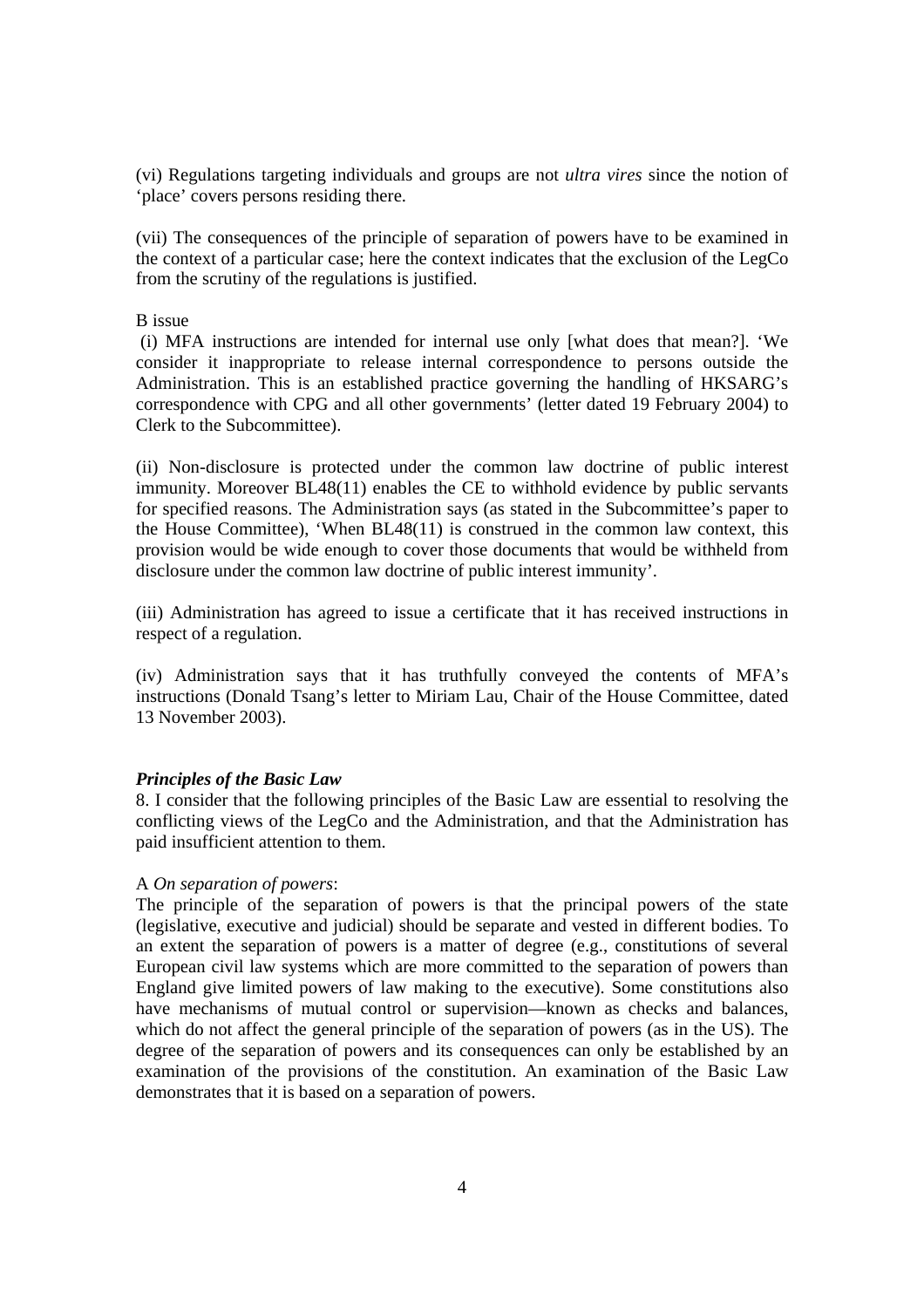Article 2 recognizes the existence of three specific forms of power (executive, legislative and 'independent' judicial power). In the Chapter on Political Structure, a distinction is made between the Chief Executive, the Legislature and the Judiciary. Articles 16, 17, and 19 vest separately executive, legislative, and judicial powers in the HKSAR. Although, as is usual in most constitutional systems, there is interaction between the executive and the legislature, each has its own institutional autonomy.

#### *The law making power*

The power to make laws is granted under the Basic Law to the LegCo. BL17 gives legislative powers to the legislature of the HKSAR, but does not define the legislature, this is done by BL66 which makes the LegCo the legislature; BL73 (1) defines the legislative function of the LegCo as 'to enact, amend or repeal laws in accordance with the provisions of this Law and legal procedures'. This provision can be read as 'vesting' the legislative function in the LegCo. The CE is not member of the legislature; ExCo is not drawn from nor sits in the legislature, although individual members may be.

The Basic Law gives no power to make laws to the Chief Executive, although it gives a considerable role to the CE in the legislative process (e.g., signing, veto, on bills, BL62(5); 'to draft and introduce bills, motions, and subordinate legislation'; priority is to be given to government bills by the President of the LegCo (BL72(2)); CE's permission is required for private members bills on public expenditure or political structure or the operation of the government; signing of Bills (BL48(3), 49-50, BL76).

#### *Method for the application of national laws in the HKSAR*

The only national laws to be applied in the HKSAR are listed in Annex III (BL18), and they apply as part of Hong Kong laws ('applied locally by way of promulgation or legislation by the Region') (the only exception is when the Mainland can apply a national law directly if there is a state of emergency beyond the control of the HKSAR (BL18(4)). Such laws can be reviewed in Hong Kong courts. This method is in sharp contrast to the application of national laws in autonomous areas/federation where laws are directly applicable. This different method is chosen for the HKSAR because the intention is to maintain the integrity and coherence of the Hong Kong legal system based on the common law The implication is that all the normal processes of law making must be adhered to, including that relating to subsidiary legislation (which would be covered in the BL under the term 'law'). I would argue that this task of integrating MFA instructions into the Hong Kong laws and legal system is particularly critical as the instructions (like the Security Council resolutions on which they are based) are presumably formulated in general terms, as objectives, but say little about the method of implementation, and that the implementation touches on fundamental rights.

#### *LegCo scrutiny of subsidiary legislation*

It follows from the preceding analysis that the Basic Law vests the LegCo, as the legislative arm of the HKSAR, with the authority and the responsibility to keep control over subsidiary legislation. It has plenary law making powers (73(1)); and the draft of subsidiary legislation has to be introduced to the LegCo (BL62(5)). *An Ordinance that takes away from the LegCo the ultimate control over the enactment of subsidiary*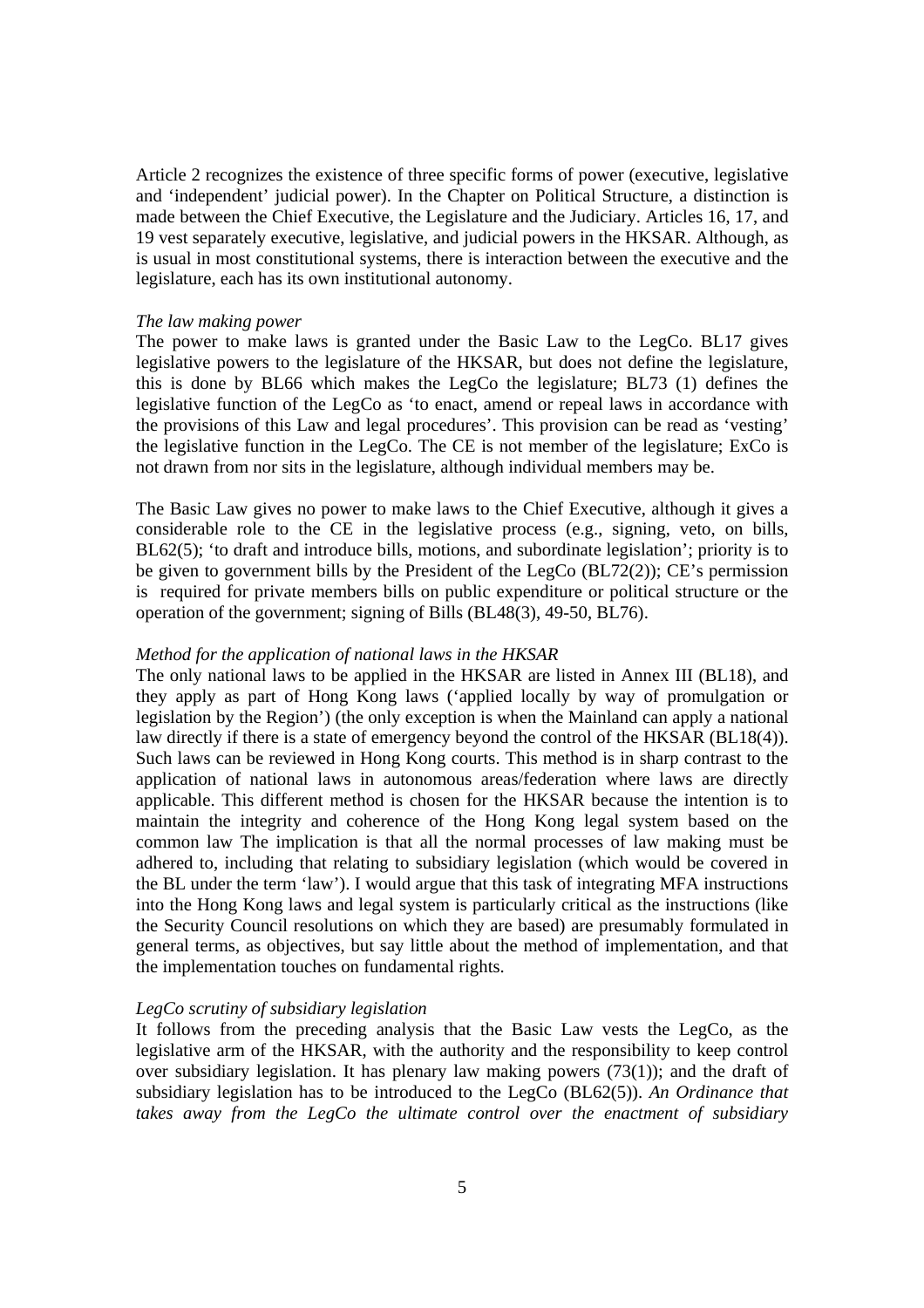*legislation would therefore be unconstitutional*. The LegCo has been given its legislative responsibilities by the NPC and it cannot divest itself of that power ('*delegatus non potest delegare'*).

This conclusion is reinforced by considerations of the functions of legislature's scrutiny of subsidiary legislation as well as specific provisions of the BL. As to the former, it is LegCo's role to ensure that subsidiary legislation is consistent with the parent Ordinance, that it violates no provision of the Basic Law (BL11) (particularly those relating to the affairs within the responsibility of the Central Authorities, or the relationship between the Central Authorities and the HKSAR, BL17(2)), or the fundamental principles of the common law, and that it is clear and reasonable. The Administration seems to recognise that regulations can be *ultra vires* (and challengeable on this point in judicial review proceedings). It expects it can monitor conformity with the law exclusively by itself. But papers before the Subcommittee seem to indicate that it may not have been very successful. So LegCo's scrutiny is necessary.

The LegCo may debate any issue concerning public interest (BL 73(6))—review of subsidiary legislation, especially if they deal with fundamental issues of human rights, and trade, is a way to discharge that function. It has the responsibility to raise questions on the work of the government BL73(5)—subsidiary legislation is, for the most part, the 'work of the government'.

## *Conclusion*

9. I conclude from the above discussion that:

- (a) the principle of the separation of powers underlies the Basic Law;
- (b) the power to scrutinize and if necessary, amend subsidiary legislation is vested in the LegCo.; and
- (c) an Ordinance which takes away the power of the LegCo to vet or amend subsidiary legislation is void.

In view of the above conclusions, I turn to the issues that have been referred to me for my opinion by the Subcommittee.

10. It is my opinion that the exclusion by UNSO of sections 34 and 35 is unconstitutional (for reasons given above).

11. Even if the exclusion were not unconstitutional, it would seem desirable to provide for LegCo's scrutiny. In normal circumstances, the regulations could be described as 'draconian' (one hesitates to use that expression only because the regulations seek to implement a Security Council resolution). As a reasonable institution, the LegCo would understand that it would be inappropriate to overturn the objectives of sanctions, but it is responsible to the people of Hong Kong to ensure that laws are not unduly unreasonable or oppressive, and whether objectives could be achieved in less drastic ways.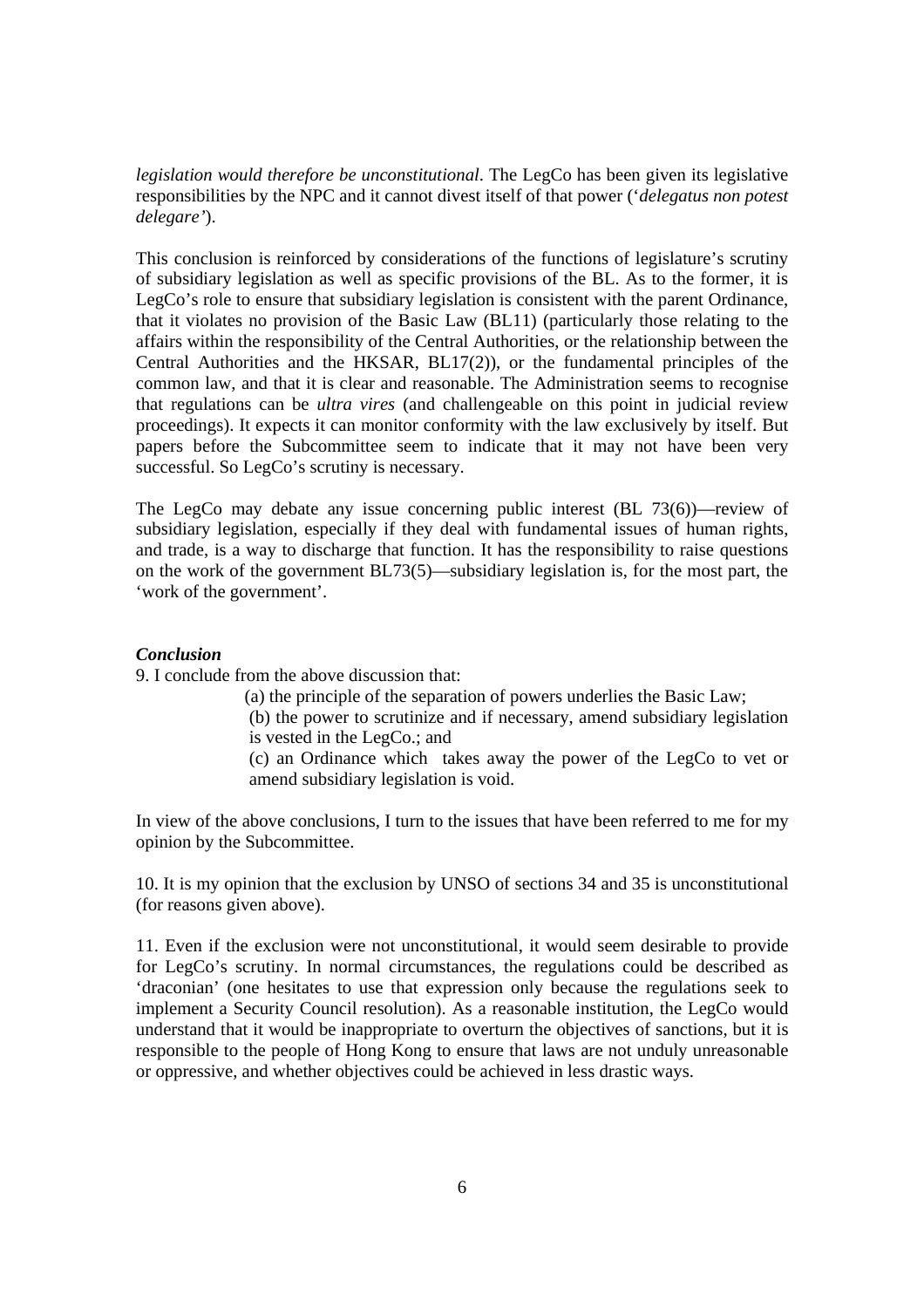12. I also consider that UNSO might be deficient in another respect. It does not give the CE sufficient guidance on how the CE may exercise his or her powers under the Ordinance. It is, if I can put it this way, an absolute license to legislate once the conditions justifying the making of regulations are satisfied (i.e., instructions from the MFA following a Security Council Resolution on sanctions). The only restriction is on the maximum penalties that may be imposed for the breach of regulations. There is considerable case law (especially in jurisdictions with a constitution, unlike the UK) on the extent of delegation of law making powers. As a general rule, if the delegation is in very broad terms and without guidance on how the power is to be exercised, the delegation is unlawful. Courts have varied in the degree of tolerance in this regard. Since the Subcommittee has raised various queries about the Ordinance and the regulations (*ultra vires* matters, lack of legal safeguards, punitive nature of penalties, and a lack of legal policy about the implementation of sanctions), it would be advisable that the Administration in consultation with the Subcommittee should be asked to review the Ordinance with the a view to providing more guidance to the Administration. I do not make any recommendations on these changes as others in the Subcommittee and the Administrations are better qualified for this task.

13. The need for the review of UNSO and the regulations is reinforced by the consideration that the courts might rule some aspects of the regulations unconstitutional (I have not had time to study the regulations from this point of view). In countries with an enforceable Bill of Rights, courts are inclined to scrutinize regulations closely to protect rights. It would be unfortunate if judicial review of regulations were to appear as if the HKSAR courts are challenging the authority of the CPG.

14. It is pertinent to say something about the respective roles of the CPG and the HKSAR authorities, particularly the LegCo., in the implementation of UN sanctions. These roles are delineated by the Basic Law itself. The CPG (through the MFA) has the responsibility, under international law, for implementing UN resolutions. The actual implementation has been left to the HKSAR institutions, following MFA instructions to the CE. This seems also to be acknowledged in UNSO which refers to instructions 'to *implement* the sanctions' (s.2(2) (emphasis supplied). That there is this flexibility has also been acknowledged by the Administration which has said that some sanctions have been implemented purely by administrative means (as in the case of control against the entry of Angolans through directives to the Immigration Department) and some through specific primary legislation. And a clause excluding section 34 of Cap. 1 in International Organisations (Privileges and Immunities) Bill was dropped after objections in the Bills Committee. Moreover the UN (Anti-Terrorism Measures) Ordinance (Cap. 575), implementing UN resolutions, does not have a similar exclusionary clause. (So why is it necessary in UNSO?).

 The instructions have not been released for public examination, so the point I am about to make cannot be verified. It is likely that the instructions are of a general nature, listing the objectives of the sanctions, and probably using the language of the Resolutions. It is evident from a perusal of the Resolutions that they state the objectives and scope of sanctions in a general way, leaving the modalities of implementation to the national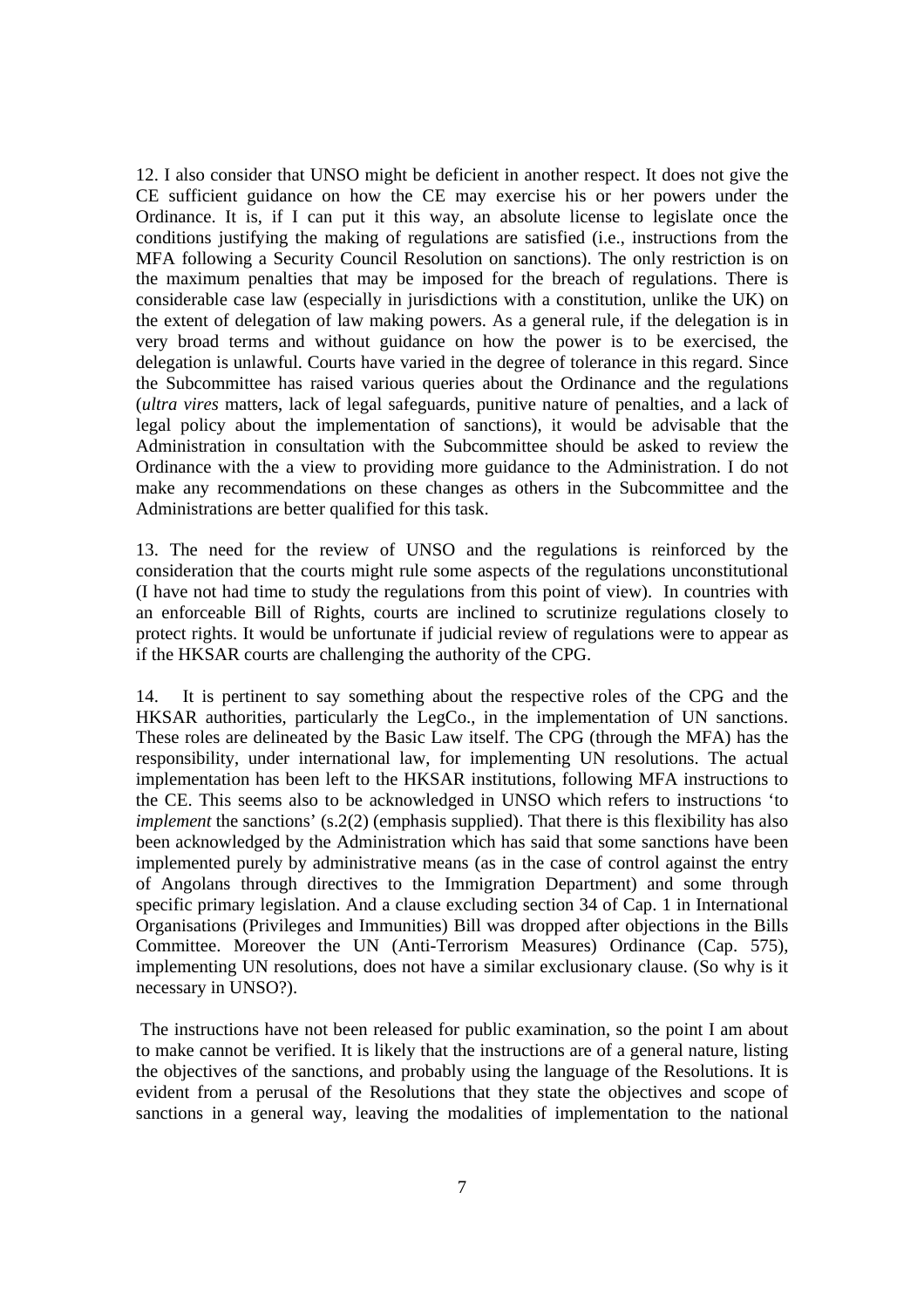authorities. This is a sensible approach, as constitutional and legal frameworks for implementation vary from state to state. It therefore follows that very considerable discretion is given to the HKSAR authorities on the method of implementation, the restrictions that can lawfully be imposed on rights, the scale of penalties, powers of investigations, etc. Under the BL these matters cannot be left entirely to the Administration, with an ex post facto review by courts in case of a challenge. It is clearly in the interests of the Administration that these the LegCo participates in these decisions. Such participation in no way diminishes either the role or the authority of the CPG.

15. The argument of the Administration that because at least one pre-unification Ordinance (the Fugitive Offenders Ordinance) excluded s. 34 of Cap. 1, it is legal to do the same here, because the Basic Law was intended to ensure continuity. It is not possible to say in general terms what the intention of the Basic Law was. In some respects it certainly was continuity. In others it was change (as with political structures, commitment to universal franchise, changed relationships between Hong Kong and the 'sovereign'). The Administration's way of arguing is unsound and liable to lead to serious errors. These matters are best resolved by a close examination of the BL provisions.

16. Nor is the Administration's argument that section 34 of Cap. 1 has been excluded to ensure prompt implementation convincing. This argument might have some force if it referred to section 35 which requires the prior approval of the LegCo in respect of subsidiary legislation. It cannot have any relevance to a procedure which comes into force only after the coming into force of the regulations.

17. I now come to the question of the non-disclosure of the instructions from the MFA. In my opinion, the Administration has provided no convincing argument in favour of nondisclosure. It is not sufficient to say it is long established policy not to disclose such communication. It is highly doubtful whether the broad provisions of BL48(11) (which gives the CE authority 'to decide in the light of security and vital public interests, whether government officials or other personnel in charge of government affairs should testify or give evidence before the Legislative Council or its committees') would pass the common law test for non-disclosure under public interest immunity. The Administration recognizes that the *ultra vires* principle applies to the regulations, and therefore that they are subject to judicial review. If in these proceedings the question of the nature of the instructions or their correct implementation arises, admissibility would be governed by the common law rules of public interest immunity.

Public interest immunity can be claimed by the government for the non-disclosure of documents which are confidential, on the grounds that disclosure would be 'injurious to the public interest'. It is important to be clear what the Administration is claiming in this case. It is saying that all communications between the CPG and the HKSAR CE are immune from disclosure under this rule. In other words, it is claiming a blanket immunity for a class of documents. The common law does not (except perhaps exceptionally) allow immunity for a class of documents. It is for the courts to decide whether in the particular case non-disclosure is justified. (*Conway v. Rimmer* [1968] AC 910; *Burmah Oil Company v. Bank of England* [1980] AC 1090. Whether the communications between